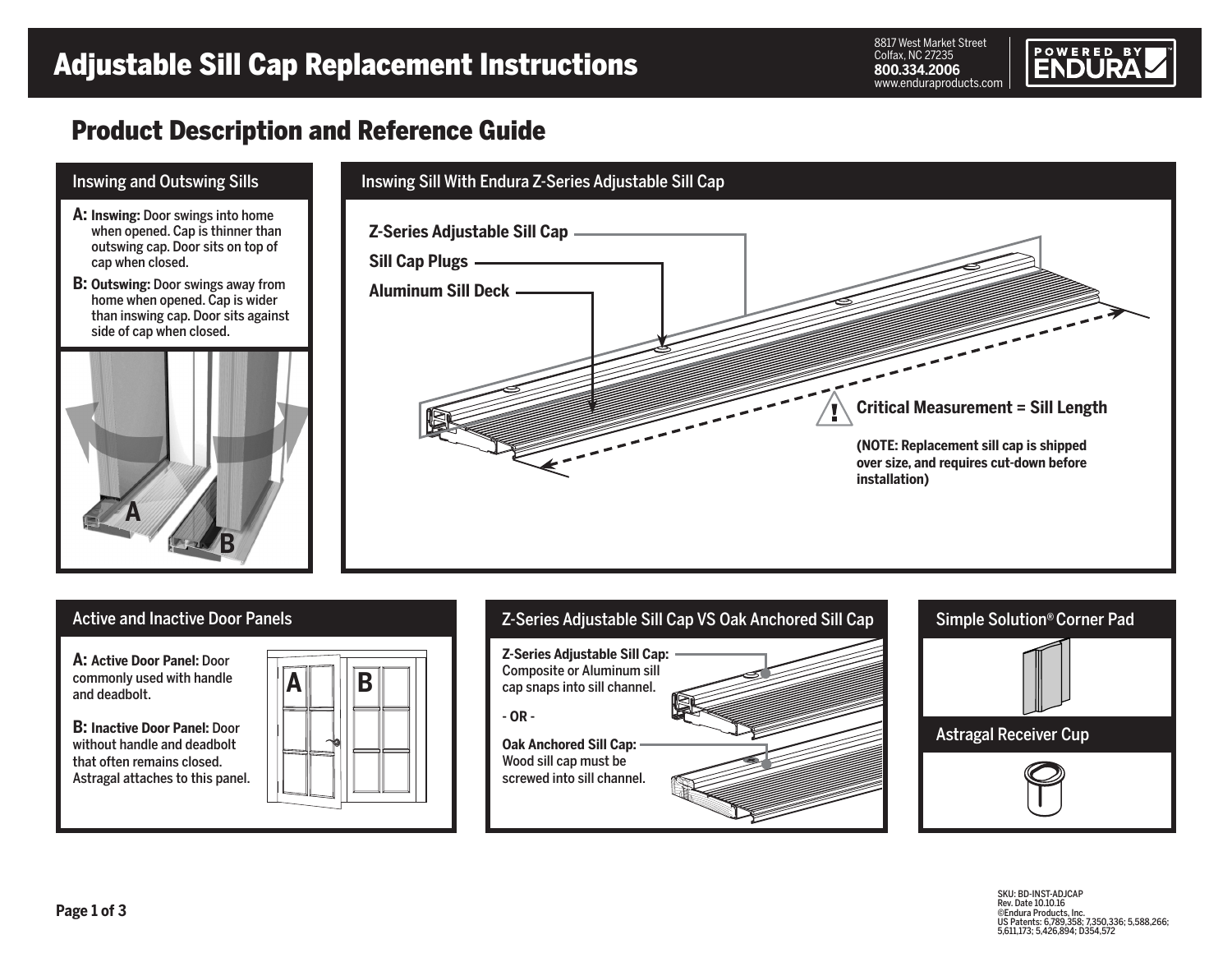# Adjustable Cap Replacement Instructions

1

8817 West Market Street Colfax, NC 27235 **800.334.2006** www.enduraproducts.com

# **POWERED BY**

#### Required Tools **Remove Corner Pads**

- **1. Flathead Screw Driver:**  to remove Z-Series adjustable sill cap.
- **2. Board or Cloth:** to protect aluminum sill deck.
- **3. Phillips Screw Driver:** to remove and attach Oak Anchored sill cap.
- **4. Measuring Tape:** for sizing new sill cap before cutting to proper length.
- **5. Cutting Tool:** blade or small saw to trim cap to proper length.
- **6. Caulk:** to seal between sill cap and jamb.
- **7. Simple Solution™ Corner Pads (2)**

#### **ADDITIONAL TOOLS FOR FRENCH DOORS**

- **1. Pencil:** to mark sill cap.
- **2. Drill:** To drill receiver cap hole.
- **3. 5/8" Diameter Drill Bit**

3

**4. Rubber Mallet:** to tap in bolt receiver cup.

## Cut NEW Sill Cap to Length

- a) Measure the entire sill length to get required NEW cap length.
- b) Trim NEW sill cap as needed so distance from end screw to the sill cap end matches the OLD sill cap. This will ensure that the screw positions for the NEW sill cap match up for the length of the sill.
- $\sqrt{1}$ **CAUTION:** Measure carefully and cut precisely to avoid damaging the NEW cap.
- c) Trim the opposite end of NEW sill cap to match the OLD cap length.



c)



4

## Remove OLD Sill Cap

2

#### **FOR Z-SERIES ADJUSTABLE SILL CAPS**

- $\sqrt{N}$  Protect aluminum sill deck with a thin board or cloth to prevent damage when prying off sill cap.
- a) Place a flathead screwdriver under front leg of Z-Series sill cap at one end. Then pry sill cap up with screwdriver, working from one end to the other



#### **FOR OAK ANCHORED SILL CAPS**



Partially loosen each screw, working from one end to the other. Then, fully loosen screws until sill cap separates from sill channel.

### Assemble NEW Sill Cap

#### **FOR Z-SERIES ADJUSTABLE SILL CAPS**

- a) Align one end of NEW sill cap with jamb face.
- b) Push cap firmly into sill channel with hands, working along cap length until fully seated.



 $\sqrt{N}$  **NOTE:** The door should open and close with minimal effort, with the door bottom sweeping the sill cap.

If necessary, adjust the cap height by removing sill cap plugs and using a screw driver to loosen or tighten the screws. Ensure proper and even door bottom seal compression, from 7/16" to 15/32".

#### **FOR OAK ANCHORED SILL CAPS**

a) Align one end of the NEW sill cap with jamb face.

a)

b)

b) Partially tighten each screw, working from one end to the other - THEN fully tighten all screws until sill cap is seated in sill channel.